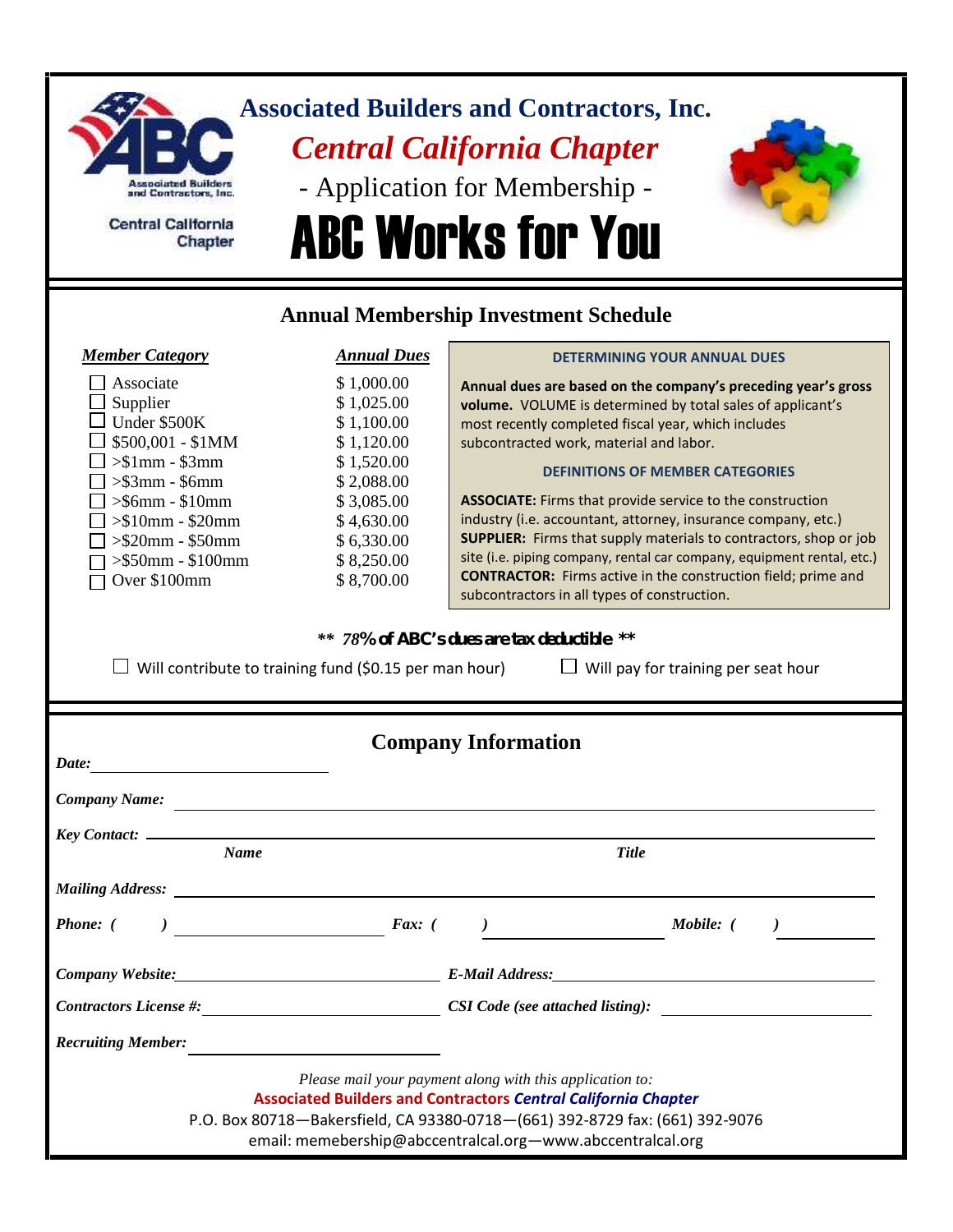# *CSI Codes - Specialty Detail*

## **Division 1 - General Requirements**<br>Consul Contractor

| General Contractor                                         | 1001 | Demolition Hazardous Materials              | 2055 |
|------------------------------------------------------------|------|---------------------------------------------|------|
| General Contractor- Pre Engineered Buildings               | 1010 | <b>Pavement Marking</b>                     | 2580 |
| General Contractor-High Rise Office                        | 1011 | Site Utilities Pressure Piping              | 2600 |
| General Contractor- Low Rise Office                        | 1012 | Water Wells                                 | 2670 |
| General Contractor-High Rise Apartments                    | 1013 | Sewerage and Drainage                       | 2700 |
| General Contractor- Low Rise Apartments                    | 1014 | <b>Restoration of Underground Pipelines</b> | 2760 |
| General Contractor- Waste Water Treatment                  | 1015 | Ponds and Reservoirs                        | 2770 |
| General Contractor- Construction Manager                   | 1016 | Site Improvements                           | 2800 |
| General Contractor- Facilities Manager                     | 1017 | Fences & Gates                              | 2830 |
| General Contractor-Historical Renovation                   | 1018 | Landscaping and Irrigation                  | 2900 |
| <b>General Contractor- Tenant Finish</b>                   | 1019 |                                             |      |
| General Contractor-Airports                                | 1002 | <b>Division 3 - Concrete</b>                |      |
| <b>General Contractor-Interior Finish</b>                  | 1021 | <b>Concrete Contractor</b>                  | 3010 |
| General Contractor- Farm Buildings                         | 1024 | <b>Concrete Formwork</b>                    | 3100 |
| <b>General Contractor- Health Care Facilities/Services</b> | 1025 | <b>Concrete Reinforcing</b>                 | 3200 |
| General Contractor-Hangar & Maintenance Facilities         | 1026 | Cast In Place Concrete                      | 3300 |
| <b>General Contractor- Churches</b>                        | 1003 | Concrete Placing and Finishing              | 3345 |
| General Contractor- Industrial & Commercial                | 1030 | <b>Special Finish Concrete</b>              | 3350 |
| <b>General Contractor- Custom Built Homes</b>              | 1031 | <b>Specially Placed Concrete</b>            | 3360 |
| <b>Project Scheduling</b>                                  | 1310 | <b>Precast Concrete</b>                     | 3400 |
| General Contractor- Residential Multi Family               | 1032 | <b>Site Cast Precast Concrete</b>           | 3460 |
| <b>General Contractor- Retail</b>                          | 1033 | <b>Precast Concrete Specialties</b>         | 3480 |
| <b>Engineering Services</b>                                | 1330 | <b>Cementitious Decks</b>                   | 3500 |
| <b>Construction Documentation</b>                          | 1380 | Concrete Restoration and Cleaning           | 3700 |
| <b>General Contractor- Commercial</b>                      | 1004 |                                             |      |
| General Contractor- Other Specialty Construction           | 1040 | <b>Division 4 - Masonry</b>                 |      |
| <b>Quality Control Services</b>                            | 1400 | Masonry                                     | 4200 |
| General Contractor-Design/Build                            | 1005 | Stone                                       | 4400 |
| <b>Temporary Facilities</b>                                | 1500 | Masonry Restoration and Cleaning            | 4500 |
| <b>Temporary Utilities</b>                                 | 1510 | Special Masonry Installations               | 4550 |
| <b>Security Services</b>                                   | 1520 |                                             |      |
| <b>Construction Aids</b>                                   | 1525 | <b>Division 5 - Metals</b>                  |      |
| <b>Temporary Controls</b>                                  | 1560 | <b>Basic Metal Materials and Methods</b>    | 5050 |
| Project Identification and Signs                           | 1580 | <b>Structural Framing</b>                   | 5100 |
| General Contractor-Heavy/Highway                           | 1006 | Metal Decking                               | 5300 |
| <b>Construction Equipment</b>                              | 1600 | Cold Formed Metal Framing                   | 5400 |
| <b>Construction Tools</b>                                  | 1630 | <b>Miscellaneous Metal Fabrications</b>     | 5500 |
| General Contractor- Industrial Maintenance                 | 1007 | <b>Ornamental Metal</b>                     | 5700 |
| <b>Construction Cleaning Services</b>                      | 1710 | <b>Expansion Control</b>                    | 5800 |
| General Contractor- Industrial                             | 1008 | Metal Restoration and Cleaning              | 5900 |
| <b>General Contractor-Institutional</b>                    | 1009 |                                             |      |
| Insurance and Bonding                                      | 1905 | <b>Division 6 - Wood and Plastics</b>       |      |

## **Division 2 - Site Construction**<br>Site Preparation 2100

| Site Preparation                                | ZIUU | Finish Carpentry/Architectural Woodwork             | ט∪∠ס |
|-------------------------------------------------|------|-----------------------------------------------------|------|
| Dewatering                                      | 2140 | <b>Plastic Fabrications</b>                         | 6600 |
| <b>Excavation Support &amp; Shoring Systems</b> | 2150 | Wood and Plastic Restoration and Clenaing           | 6900 |
| Soil Stabilization                              | 2240 |                                                     |      |
| Soil Treatment                                  | 2280 | <b>Division 7 - Thermal and Moisture Protection</b> |      |
| Tunneling                                       | 2300 | Waterproofing/Dampproofing                          | 7100 |
| Piling                                          | 2350 | Insulation                                          | 7200 |
| Caissons/Drilled Piers                          | 2380 | <b>Exterior Insulation and Finish Systems</b>       | 7240 |
| Railroad Work                                   | 2450 | Fireproofing                                        | 7250 |
| Marine Work                                     | 2480 | <b>Shingles</b>                                     | 7310 |
| Demolition                                      | 2050 | <b>Roofing Tiles</b>                                | 7320 |
| <b>Asphalt Paving</b>                           | 2510 | Preformed Roofing and Cladding/Siding               | 7400 |
| <b>Unit Pavers</b>                              | 2515 | Membrane Roofing and Sheet Metal                    | 7500 |
| Concrete Paving                                 | 2520 | <b>Roof Specialties</b>                             | 7700 |
| Curbs                                           | 2525 | Skylights                                           | 7800 |
|                                                 |      |                                                     | ---- |

| ivision 1 - General Requirements             |      | Athletic Paving & Surfacing                 | 2530 |
|----------------------------------------------|------|---------------------------------------------|------|
| General Contractor                           | 1001 | Demolition Hazardous Materials              | 2055 |
| General Contractor- Pre Engineered Buildings | 1010 | <b>Pavement Marking</b>                     | 2580 |
| General Contractor- High Rise Office         | 1011 | Site Utilities Pressure Piping              | 2600 |
| General Contractor- Low Rise Office          | 1012 | Water Wells                                 | 2670 |
| General Contractor- High Rise Apartments     | 1013 | Sewerage and Drainage                       | 2700 |
| General Contractor- Low Rise Apartments      | 1014 | <b>Restoration of Underground Pipelines</b> | 2760 |
| General Contractor- Waste Water Treatment    | 1015 | Ponds and Reservoirs                        | 2770 |
| General Contractor- Construction Manager     | 1016 | Site Improvements                           | 2800 |
| General Contractor- Facilities Manager       | 1017 | Fences & Gates                              | 2830 |
| General Contractor- Historical Renovation    | 1018 | Landscaping and Irrigation                  | 2900 |

### **Division 3 - Concrete**

| 3010 |
|------|
| 3100 |
| 3200 |
| 3300 |
| 3345 |
| 3350 |
| 3360 |
| 3400 |
| 3460 |
| 3480 |
| 3500 |
| 3700 |
|      |

## **Division 4 - Masonry**

| Masonry                           | 4200 |
|-----------------------------------|------|
| Stone                             | 4400 |
| Masonry Restoration and Cleaning  | 4500 |
| Special Masonry Installations     | 4550 |
| ivision 5 - Metals                |      |
| Basic Metal Materials and Methods | 5050 |
| <b>Structural Framing</b>         | 5100 |

| Metal Decking                    | 5300 |
|----------------------------------|------|
| Cold Formed Metal Framing        | 5400 |
| Miscellaneous Metal Fabrications | 5500 |
| <b>Ornamental Metal</b>          | 5700 |
| <b>Expansion Control</b>         | 5800 |
| Metal Restoration and Cleaning   | 5900 |
|                                  |      |

## **Division 6 - Wood and Plastics**

|                                                 |      | Rough Carpentry                           | 6100 |
|-------------------------------------------------|------|-------------------------------------------|------|
| ivision 2 - Site Construction                   |      | <b>Structural Wood Components</b>         | 6130 |
| Site Preparation                                | 2100 | Finish Carpentry/Architectural Woodwork   | 6200 |
| Dewatering                                      | 2140 | <b>Plastic Fabrications</b>               | 6600 |
| <b>Excavation Support &amp; Shoring Systems</b> | 2150 | Wood and Plastic Restoration and Clenaing | 6900 |

## **Division 7 - Thermal and Moisture Protection**

| 2300 | Waterproofing/Dampproofing                    | 7100 |
|------|-----------------------------------------------|------|
| 2350 | Insulation                                    | 7200 |
| 2380 | <b>Exterior Insulation and Finish Systems</b> | 7240 |
| 2450 | Fireproofing                                  | 7250 |
| 2480 | <b>Shingles</b>                               | 7310 |
| 2050 | Roofing Tiles                                 | 7320 |
| 2510 | Preformed Roofing and Cladding/Siding         | 7400 |
| 2515 | Membrane Roofing and Sheet Metal              | 7500 |
| 2520 | <b>Roof Specialties</b>                       | 7700 |
| 2525 | Skylights                                     | 7800 |
|      | Joint Sealers                                 | 7900 |
|      |                                               |      |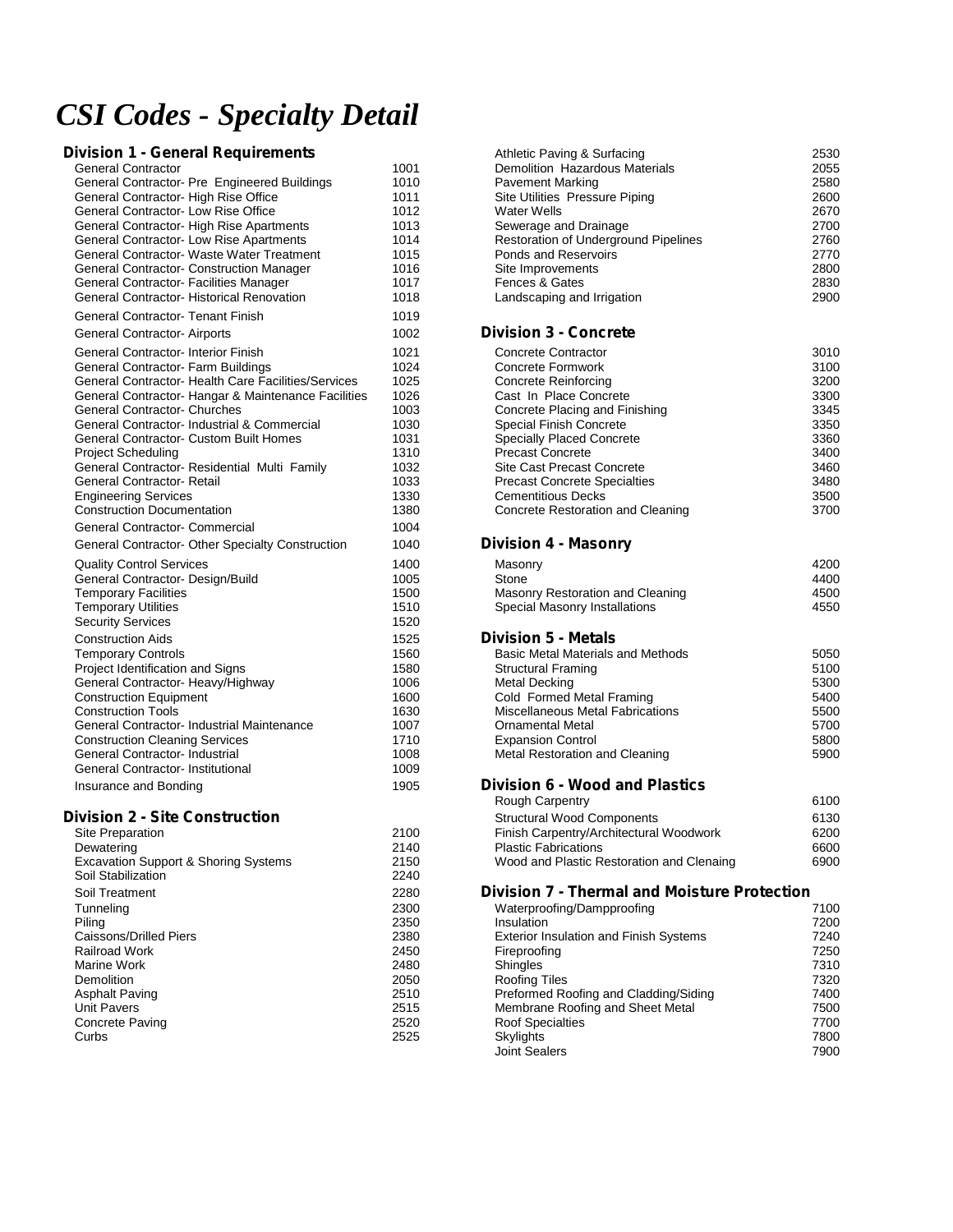# *CSI Codes - Specialty Detail*

## **Division 8 - Doors and Windows**

| <b>Metal Doors and Frames</b>                    | 8100 |
|--------------------------------------------------|------|
| Special Metal Doors and Frames                   | 8120 |
| Wood and Plastic Doors                           | 8200 |
| <b>Special Doors</b>                             | 8300 |
| Access Doors                                     | 8305 |
| <b>Sliding Doors</b>                             | 8310 |
| Overhead and Coiling Doors                       | 8330 |
| <b>Folding Doors and Grilles</b>                 | 8350 |
| Entrances, Storefronts, Glazing and Curtain Wall | 8400 |
| <b>Metal Windows</b>                             | 8500 |
| Wood and Plastic Windows                         | 8600 |
| Special Windows                                  | 8650 |
| Hardware                                         | 8700 |
|                                                  |      |

## *Division 9 - Finishes* Athletic, Recreational and Therapeutic Equipment 11480

| Lath and Plaster                     | 9200 |  |
|--------------------------------------|------|--|
| Drywall                              | 9250 |  |
| Tile and Terrazzo                    | 9300 |  |
| <b>Acoustical Treatment</b>          | 9500 |  |
| Wood Flooring                        | 9550 |  |
| Stone & Masonry Flooring             | 9600 |  |
| Soft Flooring                        | 9650 |  |
| Special Flooring and Floor Treatment | 9700 |  |
| <b>Special Coatings</b>              | 9800 |  |
| Painting and Wall Coverings          | 9900 |  |
| Wall coverings                       | 9950 |  |
| Sandblasting                         | 9980 |  |
|                                      |      |  |

## **Division 10 - Specialties**

| Chalkboards and Tackboards                | 10100 | Medical Casework                            | 12335 |
|-------------------------------------------|-------|---------------------------------------------|-------|
| <b>Compartments and Cubicles</b>          | 10150 | <b>Residential Casework</b>                 | 12390 |
| Louvers, Vents and Screens                | 10200 | <b>Window Treatment</b>                     | 12500 |
| <b>Wall and Corner Guards</b>             | 10260 | Landscape Partitions and Components         | 12610 |
| Access Flooring                           | 10270 | Furniture, Furniture Systems, and Furniture | 12620 |
| <b>Specialty Modules</b>                  | 10280 | Rugs and Mats                               | 12670 |
| <b>Fireplaces and Stoves</b>              | 10300 | <b>Multiple Seating</b>                     | 12700 |
| <b>Prefabricated Exterior Specialties</b> | 10340 | <b>Systems Furniture</b>                    | 12750 |
| Flagpoles                                 | 10350 | <b>Interior Plants and Planters</b>         | 12800 |
| <b>Identifying Devices</b>                | 10400 |                                             |       |
| <b>Pedestrian Control Devices</b>         | 10450 | <b>Division 13 - Special Construction</b>   |       |
| Lockers                                   | 10500 | <b>Air Supported Structures</b>             | 13010 |
| <b>Fire Protection Specialties</b>        | 10520 | <b>Nuclear Reactors</b>                     | 13100 |
| <b>Protective Covers</b>                  | 10530 | <b>Pre Engineered Structures</b>            | 13120 |
| <b>Postal Specialties</b>                 | 10550 | Pools                                       | 13150 |
| Partitions                                | 10600 | Ice Rinks                                   | 13160 |
| <b>Operable Partitions</b>                | 10650 | Kennels and Animal Shelters                 | 13170 |
| Storage Shelving                          | 10670 | Site Constructed Incinerators               | 13180 |
| <b>Exterior Sun Control Devices</b>       | 10700 | Integrated Assemblies                       | 13020 |
| <b>Telephone Specialties</b>              | 10750 | Liquid and Gas Storage Tanks                | 13200 |
| Toilet and Bath Accessories               | 10800 | Digestion Tank Covers and Appurtenances     | 13230 |
| Scales                                    | 10880 | <b>Oxygenation Systems</b>                  | 13240 |
| Wardrobe and Closet Specialties           | 10900 | <b>Sludge Conditioning Systems</b>          | 13260 |
| Miscellaneous Specialties                 | 10950 | Special Purpose Rooms                       | 13030 |
|                                           |       | Utility Control Systems                     | 13300 |
| <b>Division 11 - Equipment</b>            |       | Industrial and Process Control Systems      | 13400 |
|                                           |       |                                             |       |

| Maintenance Equipment | 11010 |
|-----------------------|-------|
| Mercantile Equipment  | 11100 |

|                                                  |      | Commercial Laundry and Dry Cleaning Equipment        | 11110 |
|--------------------------------------------------|------|------------------------------------------------------|-------|
|                                                  |      | <b>Vending Equipment</b>                             | 11120 |
| ivision 8 - Doors and Windows                    |      | Audio Visual Equipment                               | 11130 |
| Metal Doors and Frames                           | 8100 | Service Station Equipment                            | 11140 |
| Special Metal Doors and Frames                   | 8120 | Parking Control Equipment                            | 11150 |
| Wood and Plastic Doors                           | 8200 | <b>Loading Dock Equipment</b>                        | 11160 |
| Special Doors                                    | 8300 | Solid Waste Handling Equipment                       | 11170 |
| Access Doors                                     | 8305 | <b>Detention Equipment</b>                           | 11190 |
| <b>Sliding Doors</b>                             | 8310 | Bank, Security and Vault Equipment                   | 11020 |
| Overhead and Coiling Doors                       | 8330 | Water Supply and Treatment Equipment                 | 11200 |
| <b>Folding Doors and Grilles</b>                 | 8350 | Dam, Hydroelectric, and Irrigation Project Equipment | 11280 |
| Entrances, Storefronts, Glazing and Curtain Wall | 8400 | Fluid Waste Treatment and Disposal Equipemnt         | 11300 |
| Metal Windows                                    | 8500 | <b>Ecclesiastical Equipment</b>                      | 11040 |
| Wood and Plastic Windows                         | 8600 | Food Service Equipment                               | 11400 |
| Special Windows                                  | 8650 | <b>Residential Equipment</b>                         | 11450 |
| Hardware                                         | 8700 | Unit Kitchens                                        | 11460 |
|                                                  |      | Darkroom Equipment                                   | 11470 |
| ivision 9 - Finishes                             |      | Athletic, Recreational and Therapeutic Equipment     | 11480 |
| Lath and Plaster                                 | 9200 | Library Equipment                                    | 11050 |
| Drywall                                          | 9250 | Industrial and Process Equipment                     | 11500 |
| Tile and Terrazzo                                | 9300 | Theater and Stage Equipment                          | 11060 |
| <b>Acoustical Treatment</b>                      | 9500 | Laboratory Equipment                                 | 11600 |
| Wood Flooring                                    | 9550 | Planetarium and Observatory Equipment                | 11660 |
| Stone & Masonry Flooring                         | 9600 | Instrumental Equipment                               | 11070 |
| Soft Flooring                                    | 9650 | <b>Medical Equipment</b>                             | 11700 |
| Special Flooring and Floor Treatment             | 9700 | Mortuary Equipment                                   | 11780 |
| Special Coatings                                 | 9800 | <b>Navigation Equipment</b>                          | 11850 |
| Painting and Wall Coverings                      | 9900 | Miscellaneous Specialty Equipment                    | 11900 |
|                                                  |      |                                                      |       |

## **Division 12 - Furnishings**

|                                           |       | Artwork                                     | 12100 |  |
|-------------------------------------------|-------|---------------------------------------------|-------|--|
| ivision 10 - Specialties                  |       | <b>Manufactured Casework</b>                | 12300 |  |
| Chalkboards and Tackboards                | 10100 | <b>Medical Casework</b>                     | 12335 |  |
| <b>Compartments and Cubicles</b>          | 10150 | <b>Residential Casework</b>                 | 12390 |  |
| Louvers, Vents and Screens                | 10200 | <b>Window Treatment</b>                     | 12500 |  |
| Wall and Corner Guards                    | 10260 | Landscape Partitions and Components         | 12610 |  |
| Access Flooring                           | 10270 | Furniture, Furniture Systems, and Furniture | 12620 |  |
| <b>Specialty Modules</b>                  | 10280 | Rugs and Mats                               | 12670 |  |
| Fireplaces and Stoves                     | 10300 | <b>Multiple Seating</b>                     | 12700 |  |
| <b>Prefabricated Exterior Specialties</b> | 10340 | <b>Systems Furniture</b>                    | 12750 |  |
| Flagpoles                                 | 10350 | Interior Plants and Planters                | 12800 |  |
|                                           |       |                                             |       |  |

## **Division 13 - Special Construction**

| Lockers                                | 10500 | Air Supported Structures                      | 13010 |
|----------------------------------------|-------|-----------------------------------------------|-------|
| <b>Fire Protection Specialties</b>     | 10520 | <b>Nuclear Reactors</b>                       | 13100 |
| <b>Protective Covers</b>               | 10530 | <b>Pre Engineered Structures</b>              | 13120 |
| <b>Postal Specialties</b>              | 10550 | <b>Pools</b>                                  | 13150 |
| Partitions                             | 10600 | Ice Rinks                                     | 13160 |
| <b>Operable Partitions</b>             | 10650 | Kennels and Animal Shelters                   | 13170 |
| Storage Shelving                       | 10670 | <b>Site Constructed Incinerators</b>          | 13180 |
| <b>Exterior Sun Control Devices</b>    | 10700 | <b>Integrated Assemblies</b>                  | 13020 |
| Telephone Specialties                  | 10750 | Liquid and Gas Storage Tanks                  | 13200 |
| <b>Toilet and Bath Accessories</b>     | 10800 | Digestion Tank Covers and Appurtenances       | 13230 |
| <b>Scales</b>                          | 10880 | <b>Oxygenation Systems</b>                    | 13240 |
| <b>Wardrobe and Closet Specialties</b> | 10900 | <b>Sludge Conditioning Systems</b>            | 13260 |
| Miscellaneous Specialties              | 10950 | Special Purpose Rooms                         | 13030 |
|                                        |       | Utility Control Systems                       | 13300 |
| ivision 11 - Equipment                 |       | Industrial and Process Control Systems        | 13400 |
| Maintenance Equipment                  | 11010 | Recording Instrumentation                     | 13500 |
| Mercantile Equipment                   | 11100 | <b>Transportation Control Instrumentation</b> | 13550 |
|                                        |       | Solar Energy Systems                          | 13600 |